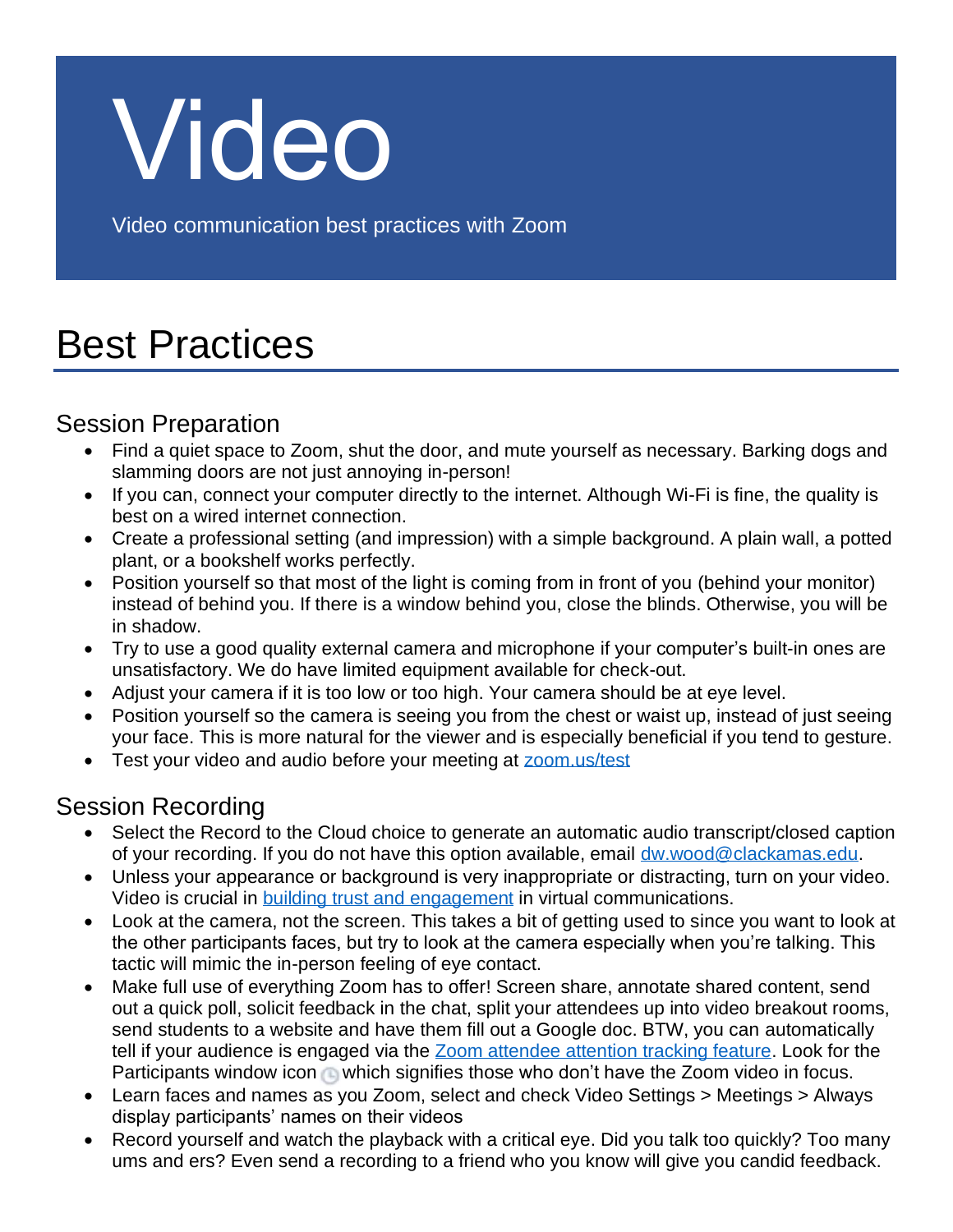#### After the Session

- Keep your recordings under 15 minutes. Shorter videos are found to be more engaging (Doolittle et al., 2015), increase learning outcomes (Pi and Hong, 2016), and influence students' decisions to use video again for future learning (Giannakos et al., 2016).
- Segment longer recordings to provide students with the opportunity to pause and process information at their own pace, i.e. reduce the cognitive load (Doolittle et al., 2015).

### Automatic Audio Transcript

Zoom generates an automatic transcription of your Cloud video recordings. Transcription makes it easy for your students to quickly locate and review relevant content in the recordings. Students can scroll through the transcript, click on the text to jump to that section and/or search for key terms. **NOTE:** Always review automated closed captions and transcripts before you share them; these tools are rarely perfect and often need correction to be truly useful.

- 1. Login to clackamas.zoom.us
- 2. Once the video has been processed and the transcript is available, select **My Recordings**
- 3. Click on **Cloud Recordings NOTE:** You must have a Licensed Account to record to the Cloud. If you do not have the option to Record to the Cloud, contact [dw.wood@clackamas.edu](mailto:dw.wood@clackamas.edu)
- 4. Click the desired **Topic** to reveal the video **Recording**, the **Audio only** file, and the **Audio transcript** (VTT) file
- 5. Click on the play icon  $\odot$  to load the recording in your Browser, then pause  $\odot$  the recording
- 6. The transcription will appear (on the right) in short editable sections. Hover over any section to reveal the pencil tool  $\blacktriangleright$

**NOTE:** You can open and close the transcript by clicking **Audio Transcript** (upper right).

7. Click the pencil tool to make changes as needed, then click **Save**

#### Search for Key Terms

- 1. Enter the desired term in the **Search transcript** box. All mentions of the term will be highlighted in the transcript, as well indicated by a yellow dot along the recording timeline
- 2. Click the text in the transcript or the dot along the timeline to jump to the desired content in the recording